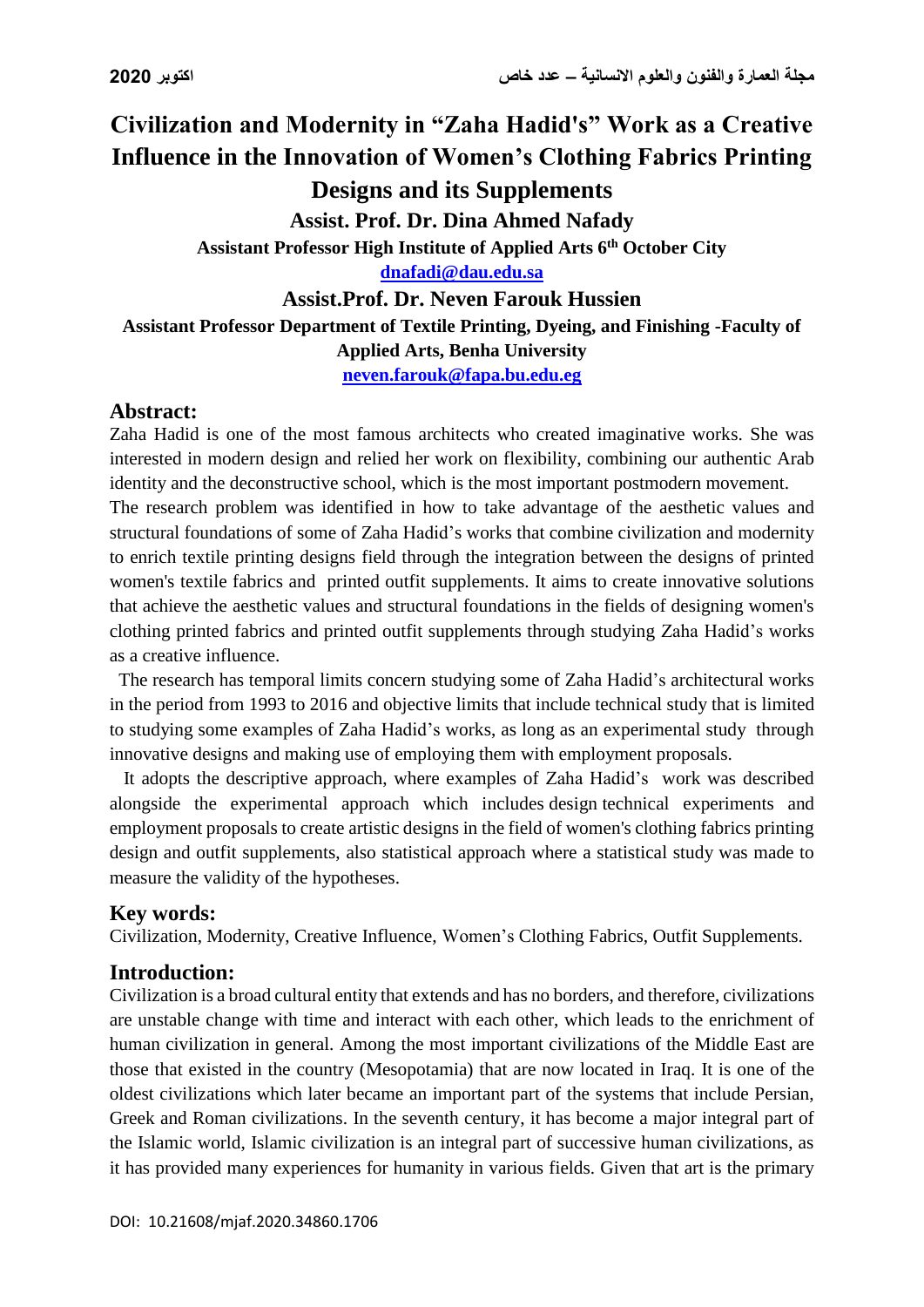form of civilization, Islamic art is the creative civilized form that belongs to the doctrine of Islam in thought and application.

 In this sense, exchange and complementarity between civilizations is a gain and does not eliminate the specialty of any civilization, as civilizations are subject to the principle of interaction that yields fruitful results. The ancient civilization of Iraq and the Islamic civilization have contributed to the making of modern human civilization as their ancestors did in ancient civilizations."Zaha Hadid" has played an effective role in changing the concept of architecture in the world as she is one of the most famous architects who created works characterized by imagination. Zaha Hadid's style depended on combining her Arab civilization identity with the deconstructive school, which is the most important postmodern movement.

#### **Research problem:**

 The research's aim is how to take advantage of the aesthetic values and structural foundations of some of the architectural works of "Zaha Hadid "in which they combine civilization and modernity, to enrich textile printing designs. This is through the integration between the printed women's textile fabric designs and designed outfit supplements.

### **Objectives:**

 The research aims to develop innovative formative solutions by studying models of "Zaha Hadid's" architectural works as a creative influence on women's clothing designs and printed outfit supplements.

### **Hypothesis:**

 The research assumes that the artworks created by Zaha Hadid in the field of architecture include many aesthetic values and structural foundations that combine civilization and modernity and work to enrich the fields of design, especially the designs of printed women clothing fabrics and outfit supplements.

## **Delimitations:**

 The research has **temporal limits:** Concerns studying the architectural works of Zaha Hadid in the period from 1993 to 2016, and **objective limits:** that include technical study examples Zaha Hadid's architectural models. The experimental study employs innovative designs, taking advantage of the aesthetic values and foundations of Zaha Hadid's architectural works. The research adopts the descriptive analytical method, where examples of architectural works of Zaha Hadid will be described and analyzed, in addition to the experimental approach, and includes technical experiments and employment proposals to create designs for printed women clothing fabrics and outfit supplements.

#### **Methodology:**

 It adopts the descriptive approach, where examples of Zaha Hadid's work was described alongside the experimental approach which includes design technical experiments and employment proposals to create artistic designs in the field of women's clothing fabrics printing design and outfit supplements, also statistical approach where a statistical study was made to measure the validity of the hypotheses.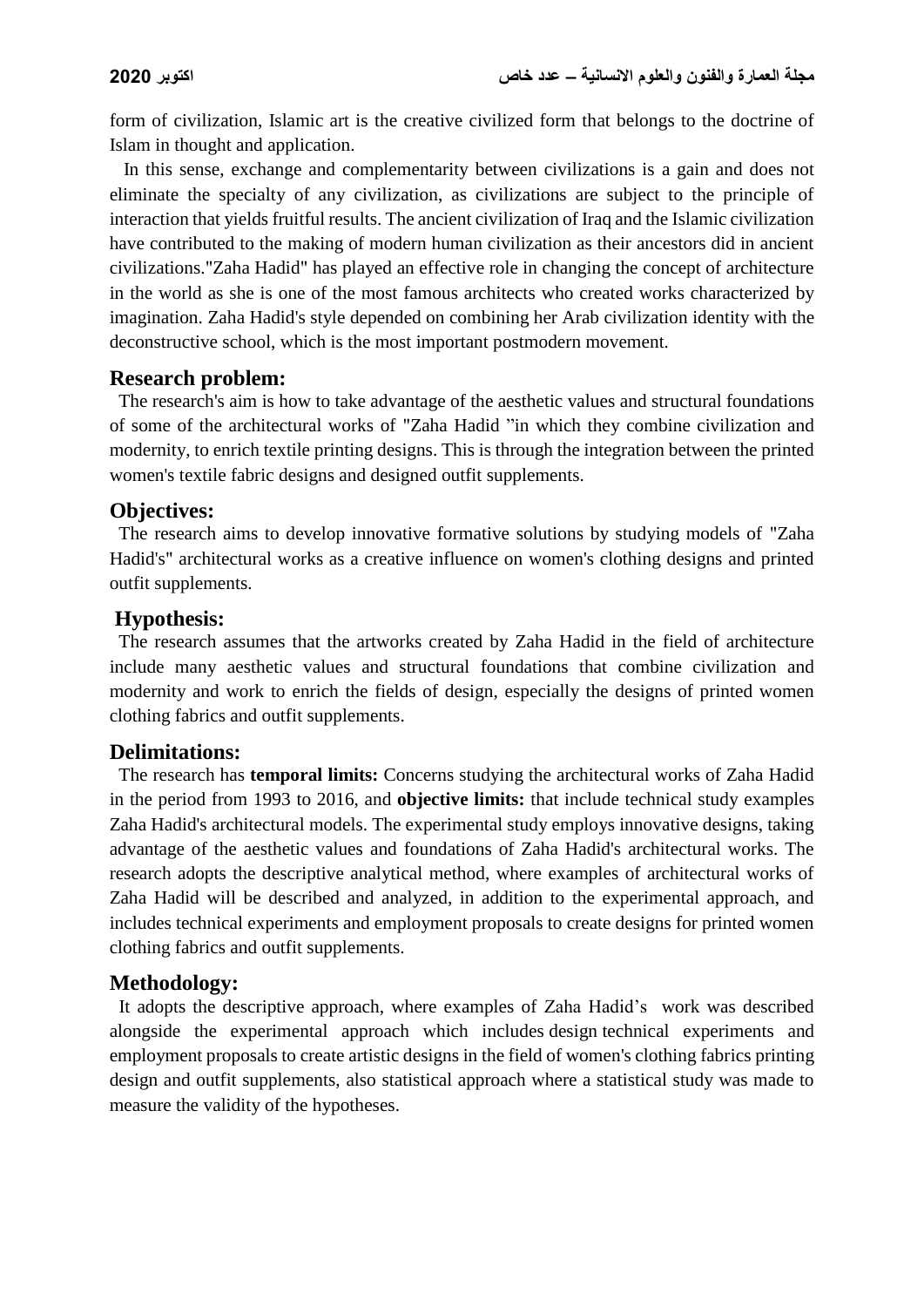# **Procedural research steps: The research is divided into some steps**

**First:** Systems for the integration of civilizations **(**The concept of civilization - Mesopotamia civilization - Islamic civilization - Integration between civilizations).

**Second:** Modernity and the style of Zaha Hadid **(**The concept of modernity - deconstructive direction - trends in deconstructive style - the origin of "Zaha Hadid" - "Zaha Hadid artistic Style").

**Third:** A descriptive study of some of "Zaha Hadid's" work.

**Fourth**: Women's Clothing fabrics and outfit accessories.

**Fifth:** The experimental study **(**Design - What is design - Design and experiment - Factors affecting design - Presentation of the designs).

# **Some examples of the designs of printed women clothing fabrics and outfit supplements.**

**Design (1)**



**Sources of inspiration from Zaha Hadid's work Design (1)** 





**Employment (1- A) Women's Clothing Employment (1- B) Outfit Supplements**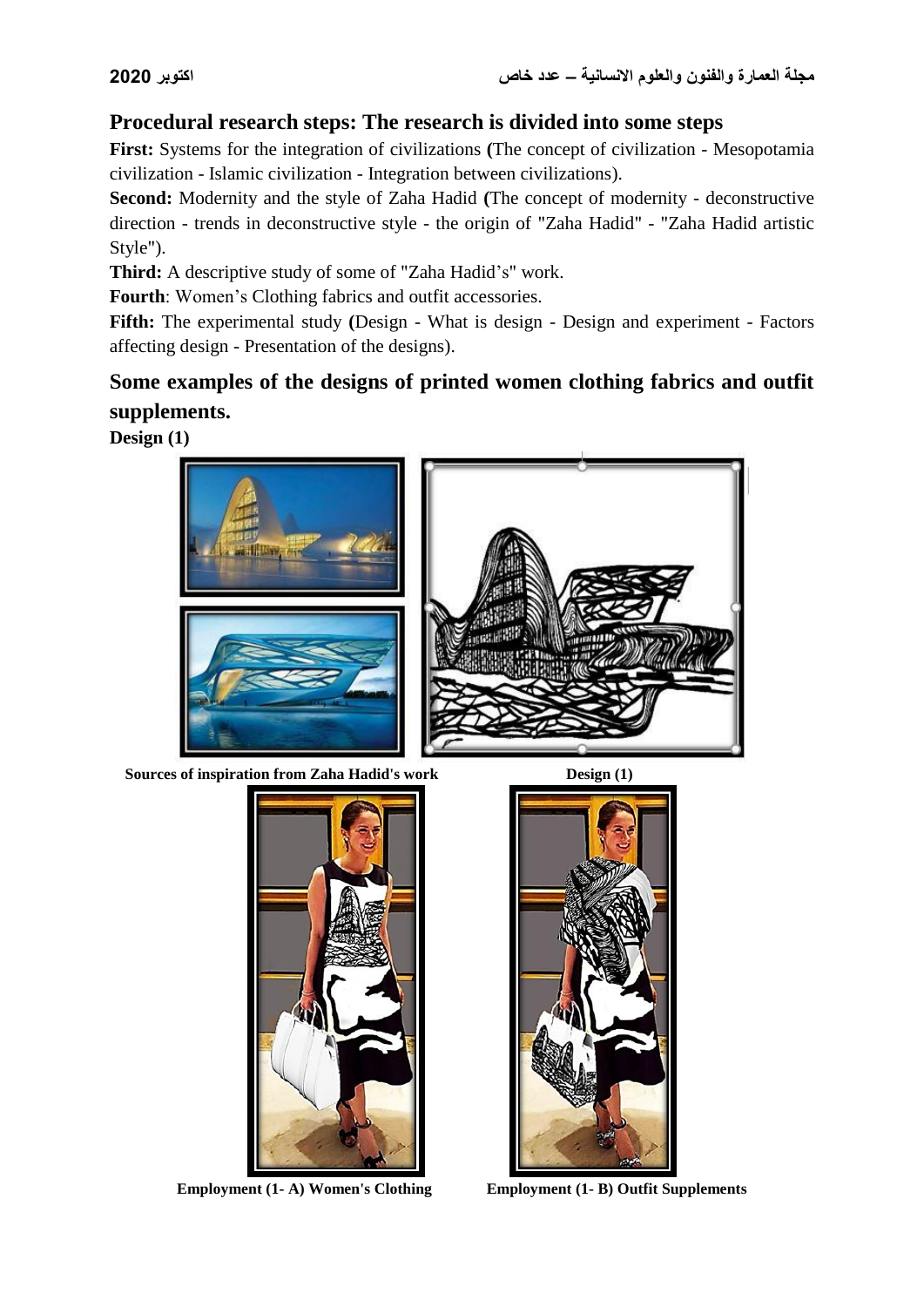

 $(1-3)$  Sandal



**Employment (1- C) Women's clothing with Employment Outfit Supplements**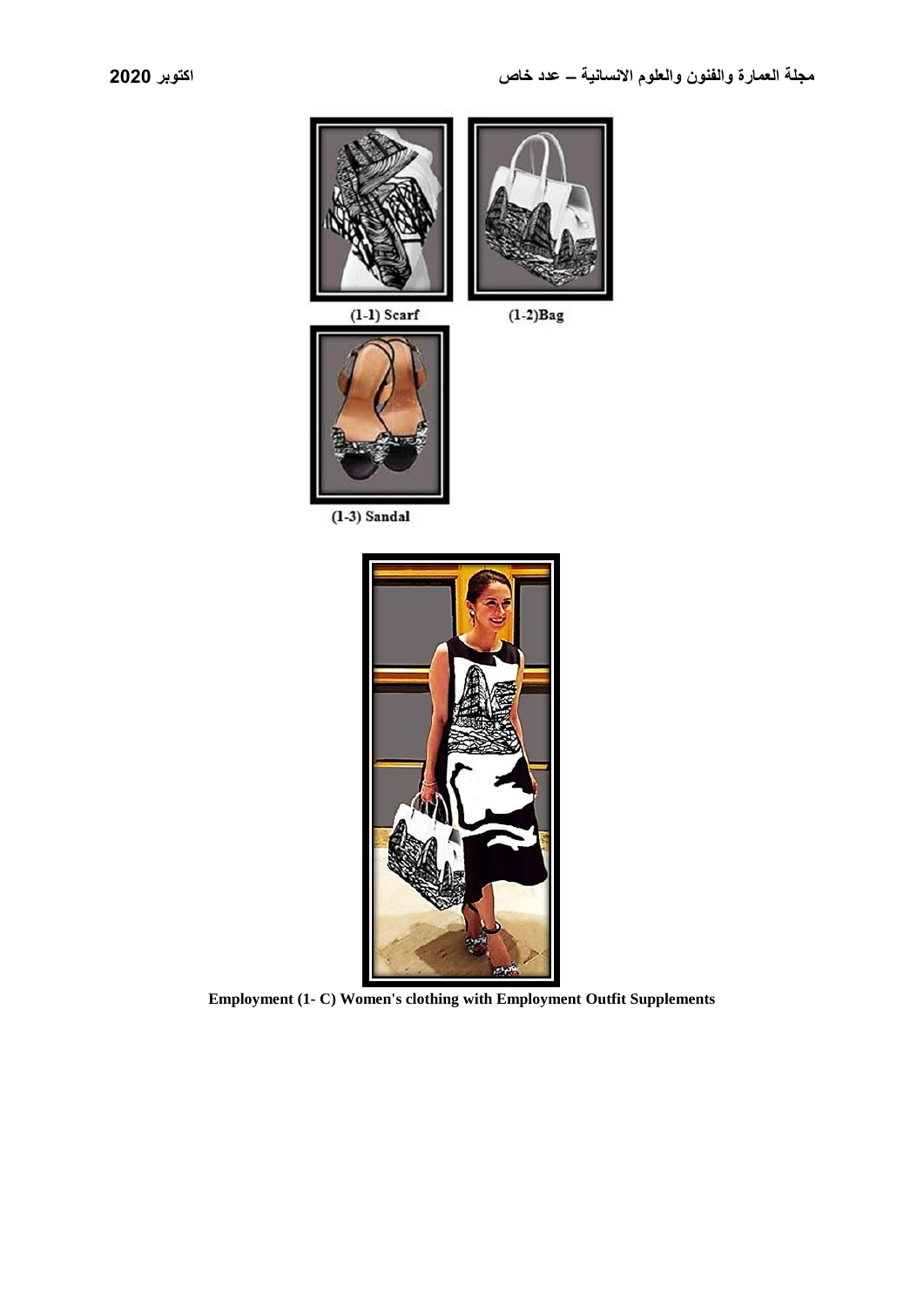## **Design (2)**



**Sources of inspiration from Zaha Hadid's work Design (2)**



**Employment (2- A) Women's Clothing Employment (2- B) Outfit Supplements**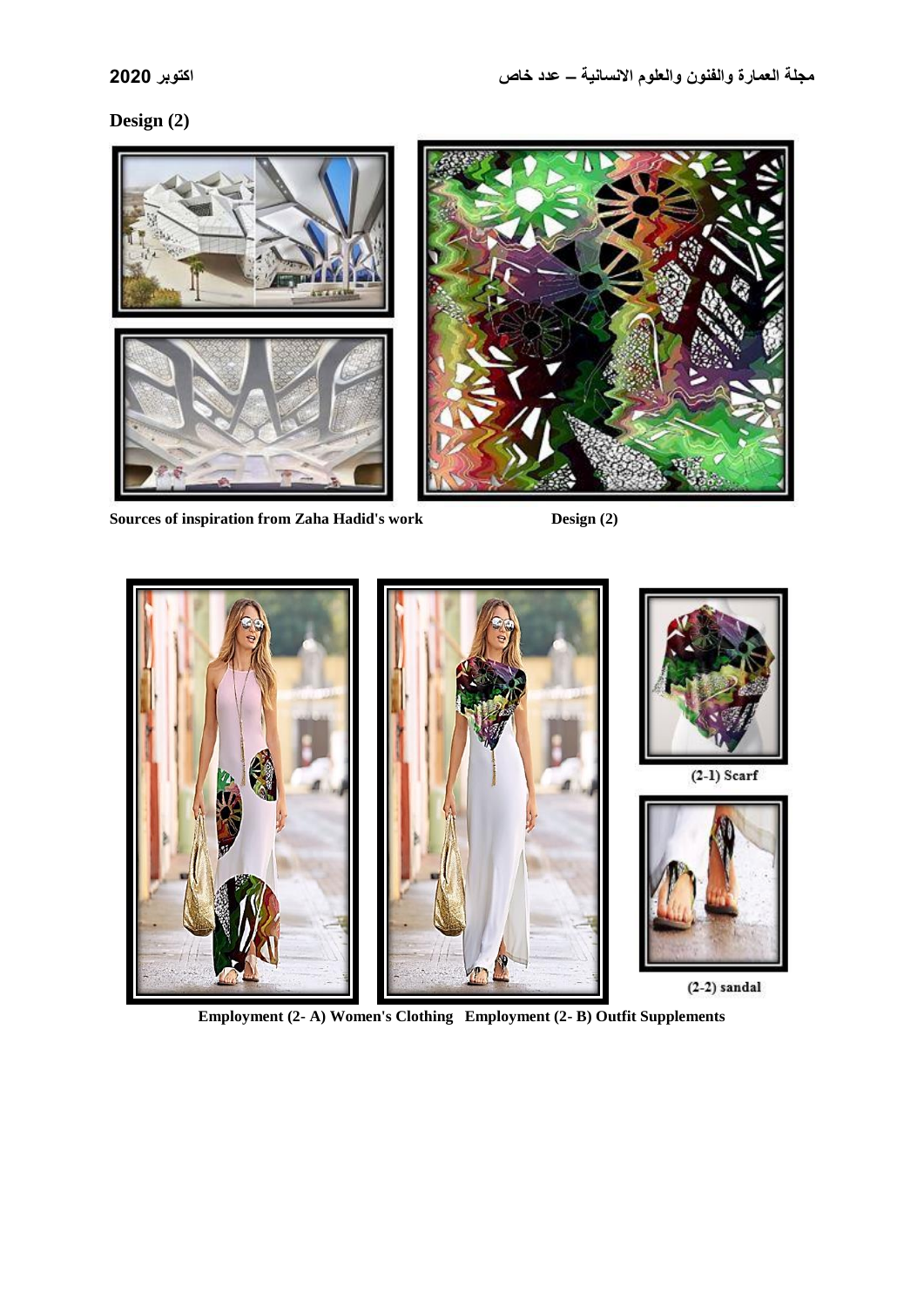

**Employment (2- C) Women's clothing with Employment Outfit Supplements**

#### **Results:**

 Through the theoretical and practical framework, and after applying the final form of the questionnaire to the research sample, in addition to analyzing the results and treating them statistically, the following is revealed:

1- Through the descriptive study of selections from the architectural works of "Zaha Hadid", it was realized that there is a rich balance of artistic works of the architect "Zaha Hadid" that bear their own and distinctive features and characteristics, which are characterized by the two characteristics of civilization and modernity at the same time.

2 - Benefiting from the distinctive plastic elements of the work of the artist "Zaha Hadid" as a creative influence, as the research presented (3) design groups for women's clothing fabrics and printed supplements, both of them together, and where each group consisted of (10) that enriched the two fields of designing women's clothing fabrics and their printed supplements.

3- It became clear through the statistical study that there is a positive sign in favor of the design experiments that were judged, which indicates the validity of the second and third hypotheses.

#### **Recommendations:**

1- The necessity of preserving the cultural heritage and integrating it with modern artistic trends by employing contemporary inspired design solutions in various fields.

2- Conducting more studies in the field of achieving integration systems between ancient civilizations and modern artistic trends, especially in the field of designing women's fabrics and their supplements.

3- The necessity of linking daily needs with the data of civilization and modernity in order to reach artistic products in the field of textile printing.